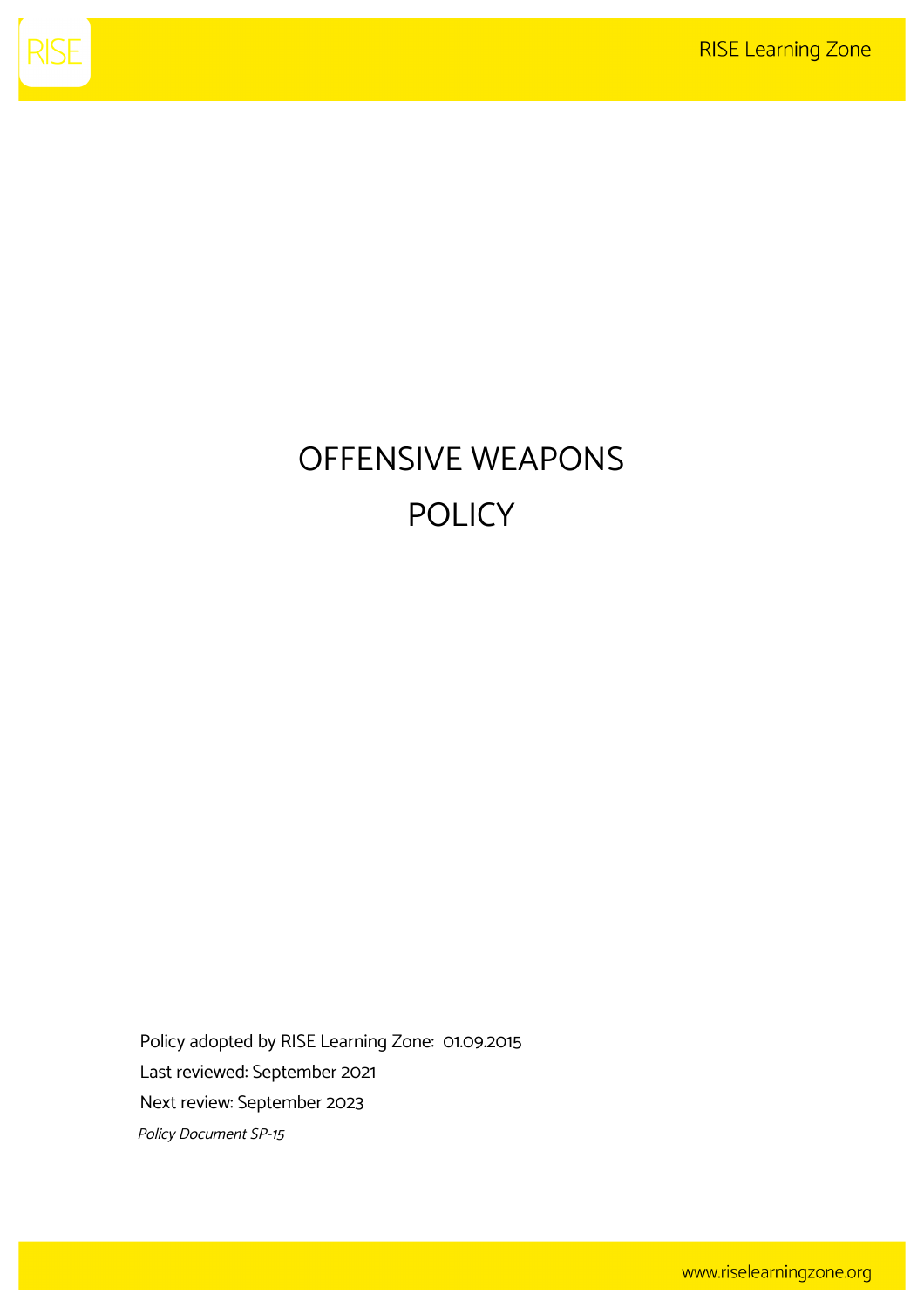## RISE LEARNING ZONE OFFENSIVE WEAPONS POLICY

#### **1. Statement for Students: (to be displayed prominently)**

**It is illegal to carry knives or guns**, including imitation guns.

At school, it is the right of all young people to learn in an atmosphere free from fear and violence.

We have a duty and responsibility to protect all learners, staff and visitors and to expect that learners will not be carrying weapons.

If we suspect you are carrying a knife, we will ask to carry out a voluntary search. If you refuse, you will be sent home.

If you are found in possession of a knife or offensive weapon, the police and your parents will be contacted.

### **2. Offensive Weapons Policy**

#### **Statement**

It is illegal to carry knives or other offensive weapons on and around School premises. RISE recognises that the presence of weapons, or items that could potentially be offensive weapons in the school would not only create unacceptable risks of bullying, injury or death, but also create a climate that undermines our educational purposes.

#### **What is an offensive weapon?**

An offensive weapon is any object that has been made, adapted, or intended to cause injury.

This covers:

• Weapons built for the sole purpose of hurting people, like a knife or gun;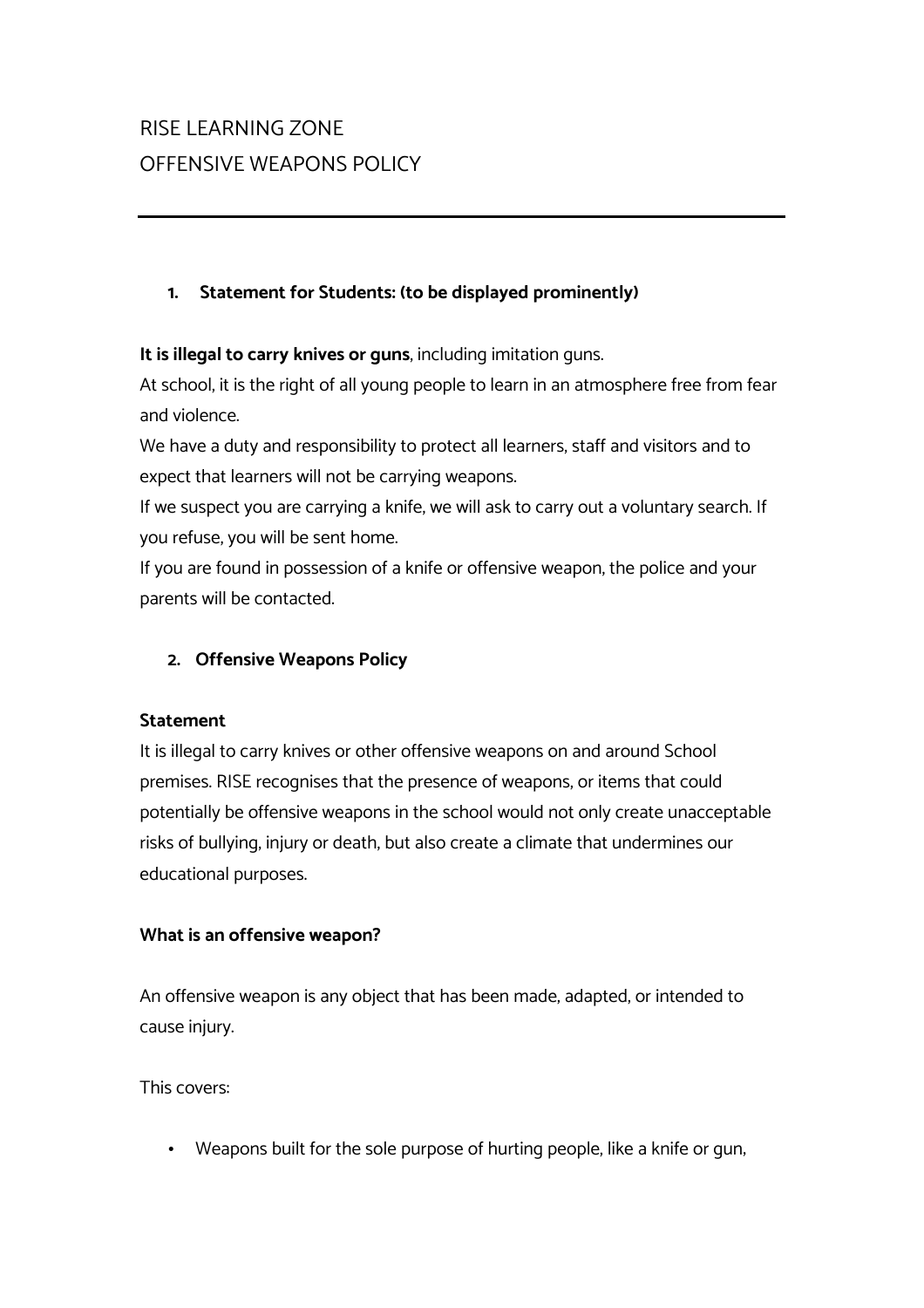- Something adapted to cause injury, like a sharpened snooker cue,
- An object not designed to hurt anyone, but you're carrying it round intending to cause injury, like nail scissors.

In defining what counts as a weapon, your intention (whether you meant to hurt someone) could be taken into account - depending on what you're carrying.

#### **Dealing with an Incident Involving Offensive Weapons:**

If a member of staff is informed by a parent or pupil; or if a member of staff sees or suspects that a pupil may have in their possession an illegal, dangerous, or offensive weapon, the most senior member of staff present must be informed immediately.

A search may be conducted following Department for Education guidelines. If in doubt regarding safety, the Police should be contacted immediately.

If a pupil is found to be in possession of such a weapon the Police will be called immediately, the weapon confiscated and the Police will conduct investigations as appropriate.

School responses to incidents involving the possession or use of offensive weapons may include any or all of the following, as appropriate:

- Permanent removal from provision
- Fixed term exclusion
- Informing police and/or other external agencies
- Letter to, or discussion with, parent/carer

#### **Searching Guidelines:**

Senior staff should always be called to assess and manage any situation where an offensive weapon is suspected:

Where there are reasonable grounds to suspect that a student might have in their possession an offensive weapon, knife or blade, an authorised member of staff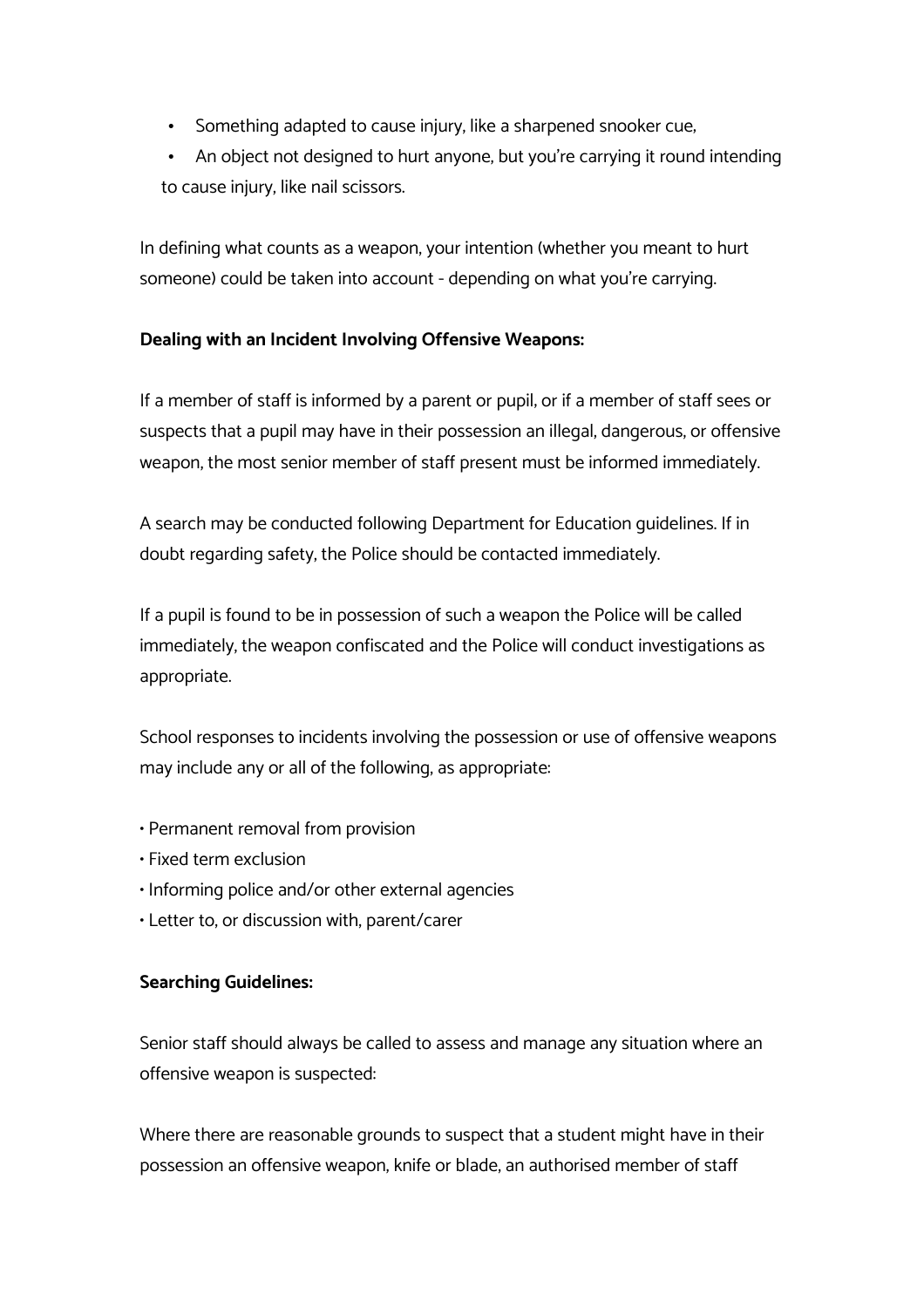should conduct a search of that student or his/her possessions with or without the student's consent;

In making that decision, a risk assessment approach should be adopted and it should be noted that such immediate preventive action could either prevent a potentially dangerous situation escalating or could, conversely, inflame the situation;

Such a search may only be carried out where the member of staff and student are on school premises or are elsewhere and the member of staff has lawful control or charge of the student.

#### **A member of staff carrying out a search:**

May not require a student to remove any clothing other than outer clothing, i.e..any item of clothing not being worn wholly next to the skin or immediately over a garment being worn as underwear

Must be of the same sex as the student

May carry out the search only in the presence of another member of staff who is also of the same sex as the student A student's possessions (including any goods over which he/she appears to have control) may not be searched except in his/her presence and another member of staff;

If in the course of a search, the member of staff finds anything he/she suspects of falling within the knives and offensive weapon category or any other thing he/she suspects is evidence in relation to an offence, they may seize and retain it. The police and parents/carers should be called.

On completion of a search – the voluntary search log should be completed (stored in shared network space, and an incident form completed as normal.